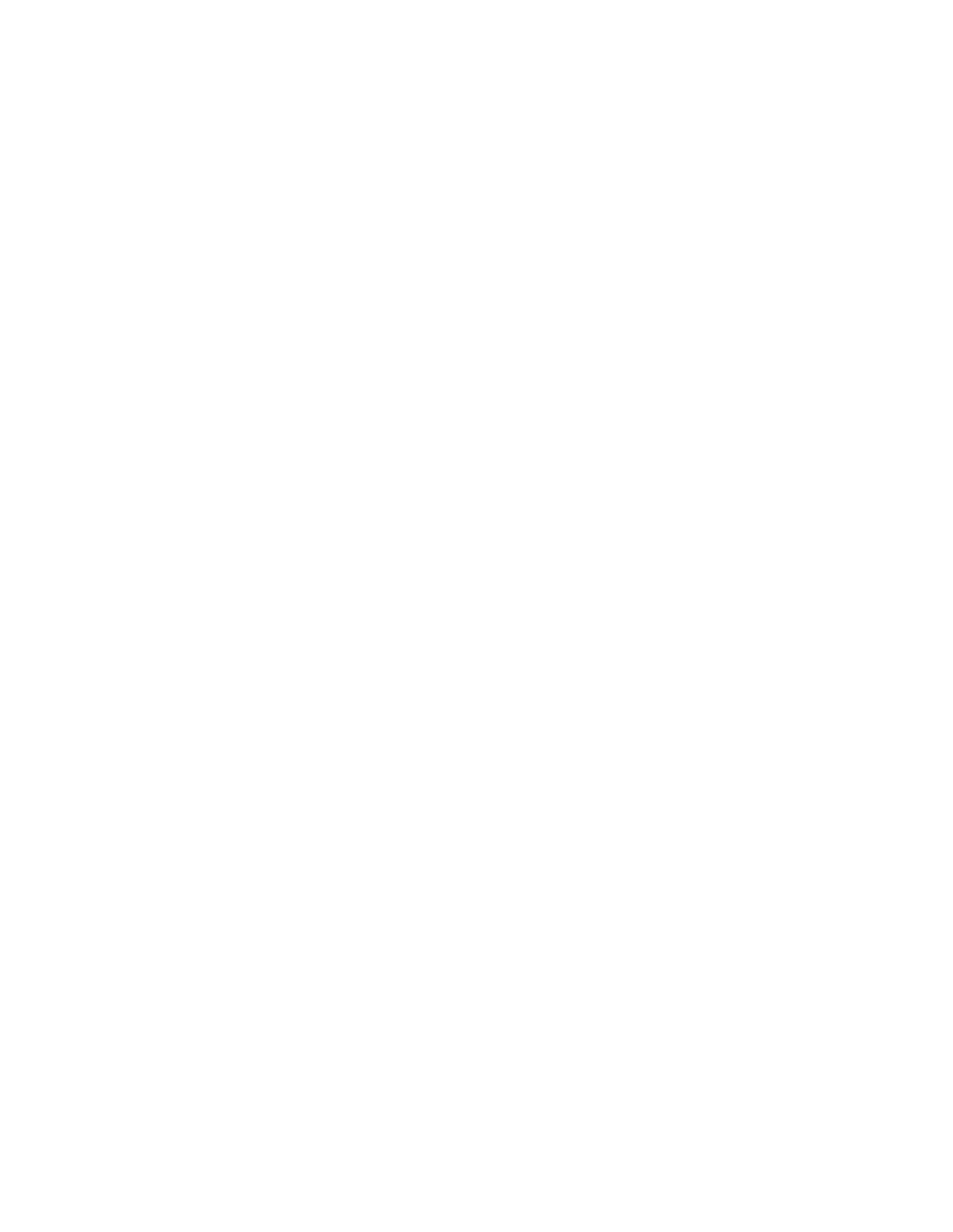## **Contents**

| 1  |     |                                                  |  |  |  |  |  |  |  |
|----|-----|--------------------------------------------------|--|--|--|--|--|--|--|
| 2  |     |                                                  |  |  |  |  |  |  |  |
|    | 2.1 |                                                  |  |  |  |  |  |  |  |
| 3  |     |                                                  |  |  |  |  |  |  |  |
| 4  |     |                                                  |  |  |  |  |  |  |  |
| 5  |     |                                                  |  |  |  |  |  |  |  |
|    | 5.1 |                                                  |  |  |  |  |  |  |  |
|    | 5.2 |                                                  |  |  |  |  |  |  |  |
|    | 5.3 |                                                  |  |  |  |  |  |  |  |
| 6  |     |                                                  |  |  |  |  |  |  |  |
|    | 6.1 | Installation of the Girder Clamp  6              |  |  |  |  |  |  |  |
|    | 6.2 |                                                  |  |  |  |  |  |  |  |
| 7  |     |                                                  |  |  |  |  |  |  |  |
|    | 7.1 |                                                  |  |  |  |  |  |  |  |
|    | 7.2 |                                                  |  |  |  |  |  |  |  |
|    | 7.3 |                                                  |  |  |  |  |  |  |  |
|    | 7.4 |                                                  |  |  |  |  |  |  |  |
|    | 7.5 | Daily Inspection for Machines Operated in        |  |  |  |  |  |  |  |
|    | 7.6 | Girder Clamp Not in Regular Use 8                |  |  |  |  |  |  |  |
| 8  |     |                                                  |  |  |  |  |  |  |  |
|    | 8.1 | Rules for the Safe Operation of Girder Clamps  8 |  |  |  |  |  |  |  |
|    | 8.2 | Operating Limits of the Girder Clamp 8           |  |  |  |  |  |  |  |
| 9  |     |                                                  |  |  |  |  |  |  |  |
|    | 9.1 | Maintenance and Inspection Intervals  9          |  |  |  |  |  |  |  |
|    | 9.2 |                                                  |  |  |  |  |  |  |  |
|    | 9.3 |                                                  |  |  |  |  |  |  |  |
| 10 |     |                                                  |  |  |  |  |  |  |  |

This operation manual edition 06/2017 covers Elephant Lifting Products Girder Clamps:

It must be read carefully and in its entirety before operating any girder clamp.

Serial No.

Please enter the Serial No. of your Elephant Lifting Products girder clamp here.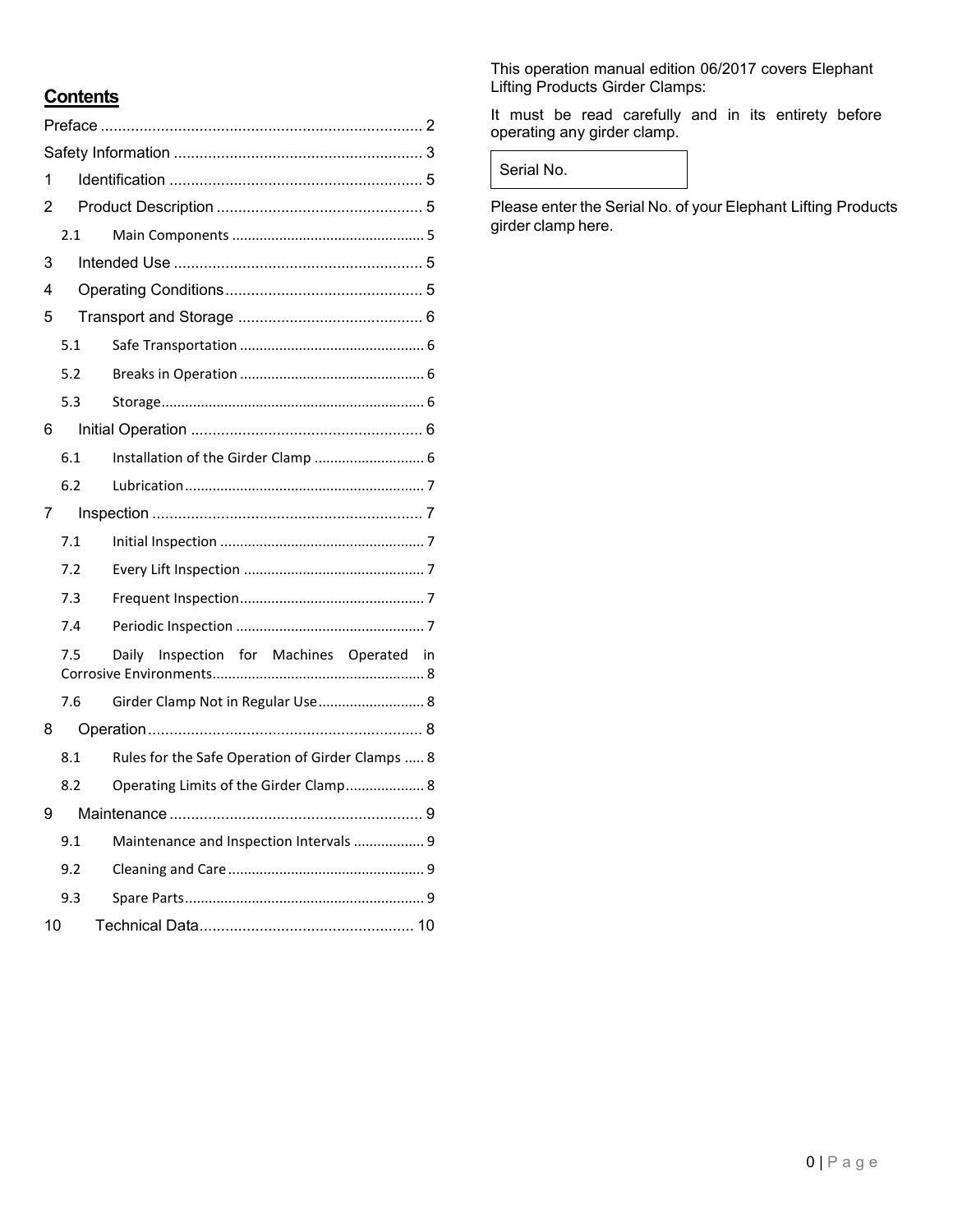#### **THIS MANUAL MUST BE READ BEFORE USING THESE PRODUCTS.**

This manual contains important safety, installation, operation, and maintenance and repair information. Make this manual available to all persons responsible for the operation, installation, maintenance and repair of these products.

#### **Do not use this clamp for lifting, supporting, or transporting people or lifting or supporting loads over people.**

#### **For Clamps used outside of South Africa:**

It is the responsibility of the owner/user to install, inspect, test, maintain, and operate a clamp in accordance with ANSI/ASME B30.20, "Safety Standard for Below-the-Hook-Lifting-Devices", OSHA regulations. If the girder clamp is installed as part of a total lifting system, such as an overhead crane or monorail, it is also the responsibility of the owner/user to comply with the applicable ANSI/ASME B30 volume that addresses that type of equipment must also be read by all personnel.

If the girder clamp owner/user requires additional information, or if any information in the manual is not clear, contact Elephant Lifting Products distributor of the girder clamp. Do not install, inspect, test, maintain, or operate this girder clamp unless this information is fully understood.

A regular schedule of inspection of the girder clamp in accordance with the requirements of ANSI/ASME B30.20 should be established and records maintained.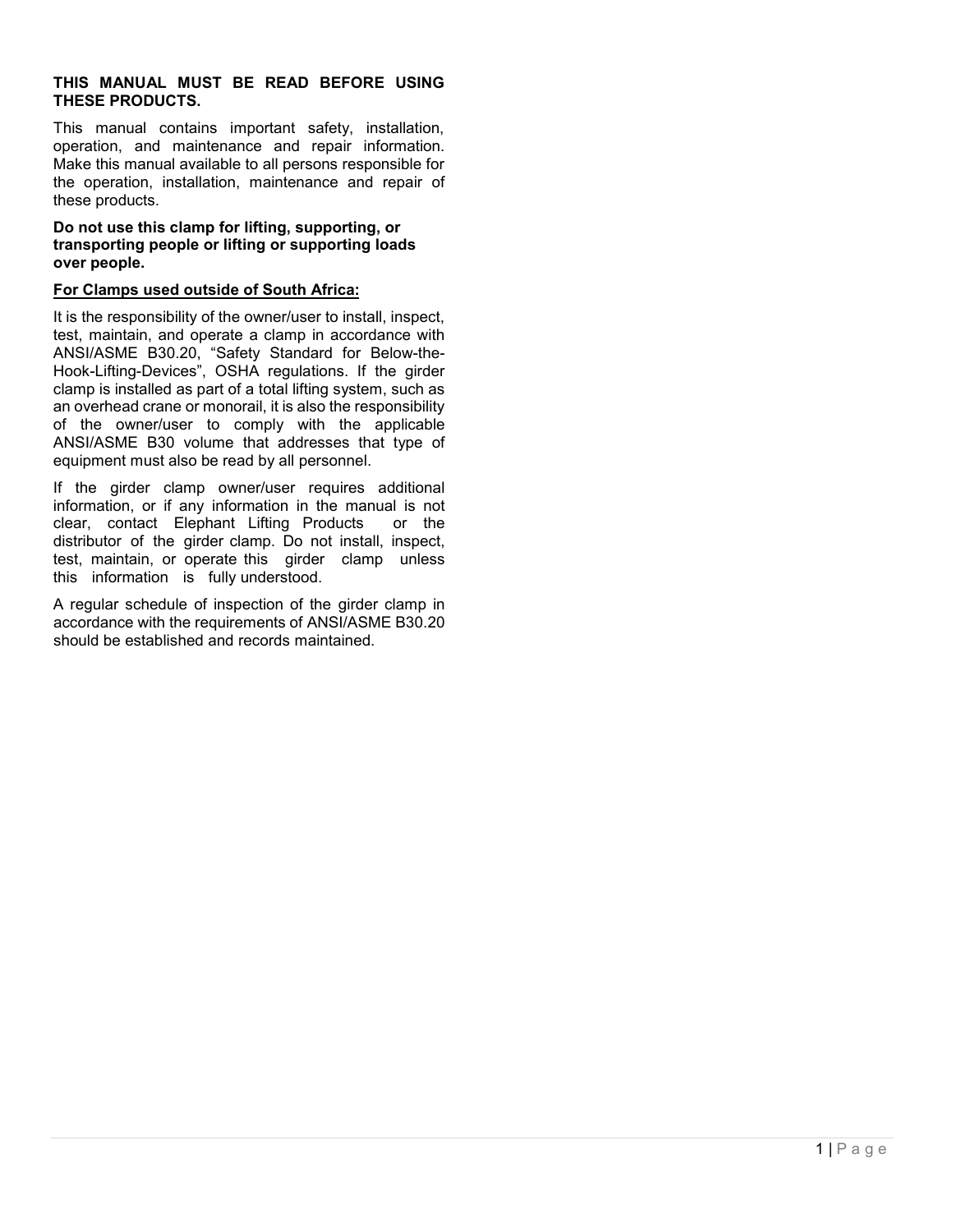## **Preface**

Elephant Lifting Products warrants to the user its girder clamps, and other products to be free from defects in material and workmanship for a period of one year from the date of purchase.

Elephant Lifting Products will repair, without cost to the user, any product found to be defective, including parts and labour charges, or at Elephant Lifting Products 's option, will replace such products or refund the purchase price less a reasonable allowance for handling in exchange for the product. Repair and replacements are warranted for the remainder of the original warranty period.

If any product proves defective within its original one year warranty period, it shall be returned to Elephant Lifting Products with proof of purchase and the original test certificate.

This warranty does not apply to products which Elephant Lifting Products has determined to have been misused or abused, improperly maintained by the user, or where the malfunction or defect can be attributed to the use of non-genuine Elephant Lifting Products parts.

Elephant Lifting Products makes no other warranty and its maximum liability is limited to the purchase price of the product and in no event will Elephant Lifting Products not be liable for any consequential, indirect, incidental or special damages of any nature arising from the sale or use of the product whether based on contract or otherwise.

It is Elephant Lifting Products policy to promote safety of all persons and equipment in the workplace. All equipment manufactured is thoroughly checked, packed and inspected before dispatch. Any loss or damage which occurs during shipment while en-route must be reported to Elephant Lifting Products immediately. Should any item be delivered to you in apparent good condition, but upon opening the container, loss or damage has taken place while in transit; notify Elephant Lifting Products immediately. Should any items be delivered back to Elephant Lifting Products all transport costs will be for the account of the user.

These instructions are prepared by Elephant Lifting Products for the purpose of maintenance.

No responsibility for failure of equipment due to manufacturing procedure will be assumed if these instructions are not carried out.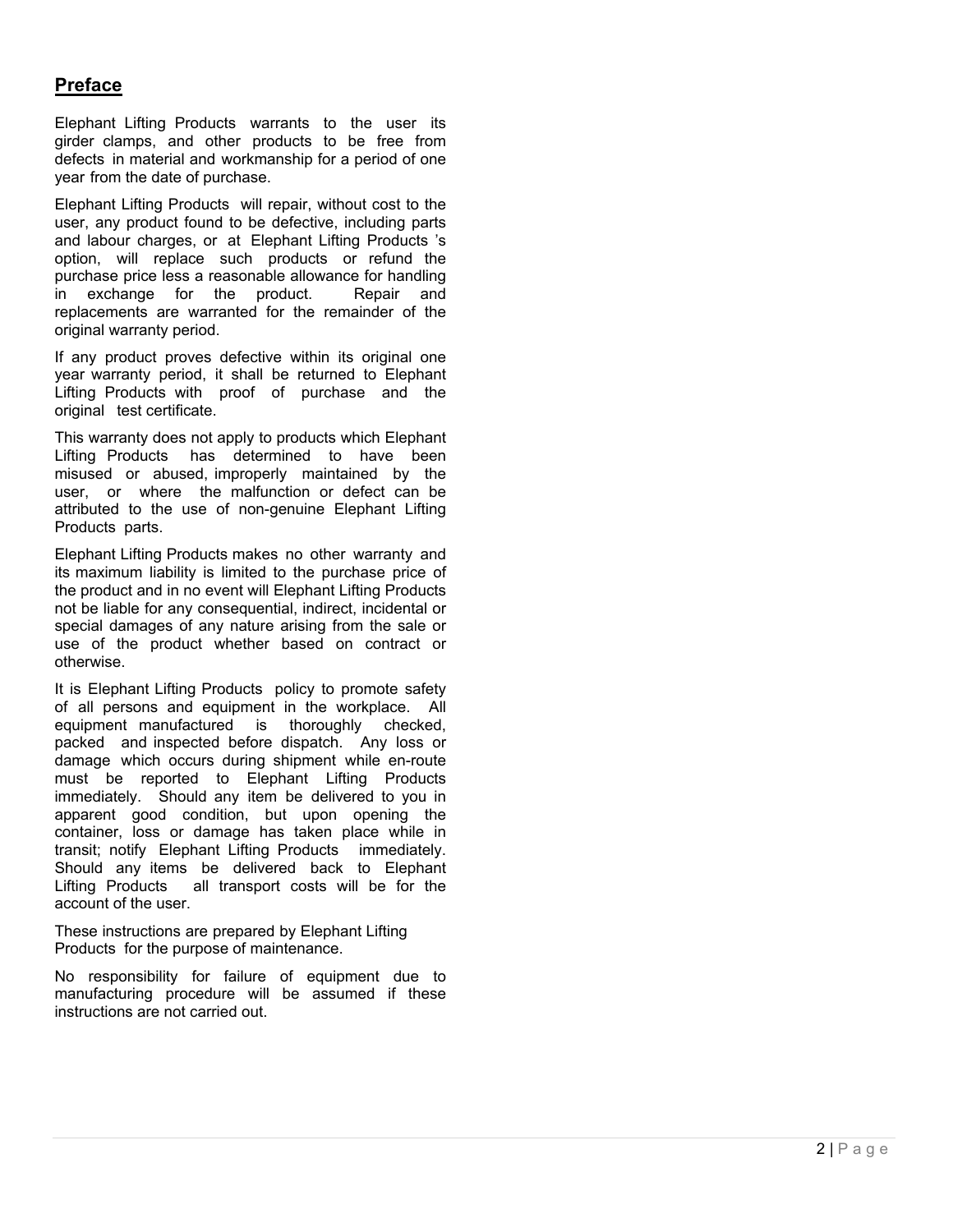## **Safety Information**

This manual will refer to existing legal requirements and engineering practices as known when this document was written. Should any such legislation or practices change or be "enlarged" upon then due consideration must be taken. Various standards have been used to assist in compiling this document and will be listed where applicable.

The use of powerful lifting equipment is subject to certain hazards that cannot be overcome by mechanical means but only by the exercise of intelligence, care and common sense. It is therefore essential that personnel involved in the use and operation of equipment must be competent, careful, physically and mentally qualified, and trained in the safe operation of equipment and the handling of the loads. Serious hazards include but are not limited to are overloading, dropping or slipping of the load caused by improper hitching or slinging, obstructing the free passage of the load and using equipment for a purpose for which it was not intended or designed. The above can lead to fatal consequences.

Operators of Elephant Lifting Products Girder Clamps are also under obligation to ensure safe and hazardfree operation. This can be achieved through the following measures:

- Keep the operation manuals available at the girder clamp operating site,
- Performing regular training,
- Performing regular inspections (at least once annually),
- Implement an inspection log and make regular entries,
- And regularly check personnel for safety and hazard awareness during work.

Elephant Lifting Products (PTY) LTD fully realizes the importance of proper design factors, minimum and maximum sizes and other limiting dimensions of the structural components of the clamp, all of which are designed with safety in mind.

The various conditions of the equipment or material can vary depending on the environment they are used in which may cause corrosion or wear and any other variables that may arise in each individual application. It is in the light of this that the girder clamp be maintained and repaired under the supervision of a competent person:

- 1) Who is qualified by virtue of his knowledge, training, skills and experience to organize the work and its performance;
- 2) Who is familiar with the legal requirements which apply to the work to be performed;
- 3) Who has been trained to recognize any potential or actual danger to health and safety in the performance of the work.

The instructions given in this manual must be interpreted accordingly and sound judgment used in determining their application.

This operation manual is intended to help the operator to become familiar with Elephant Lifting Products girder clamps and how to use them properly.

This operation manual contains important information for the safe, proper and efficient operation of Elephant Lifting Products girder clamps. Observance of the manual helps to avoid hazardous situations, to reduce repair costs and downtimes and to ensure the specified service life of the Elephant Lifting Products Girder Clamps.

**Always keep the manual readily available at the location where the Elephant Lifting Products girder clamp is being used.** 

**All persons charged with operating, maintaining or repairing Elephant Lifting Products girder clamp must read and follow the instructions in this manual.** 

#### **Danger, Warning, Caution and Notice**

Throughout this manual there are steps and procedures which, if not followed, may result in an injury. The following signal words are used to identify the level of potential hazard.



presence of hazard which will cause *severe* injury, death or substantial property damage if the warning is ignored.

Danger is used to indicate the



Warning is used to indicate the presence of a hazard which *can* cause *severe* injury, death, or substantial property damage if the warning is ignored.



**NOTICE** 

Caution is used to indicate the presence of a hazard which *will* or *can* cause minor injury or property damage if the warning is ignored.

Notice is used to notify people of installation, operation, or maintenance information which are important but not hazard-related.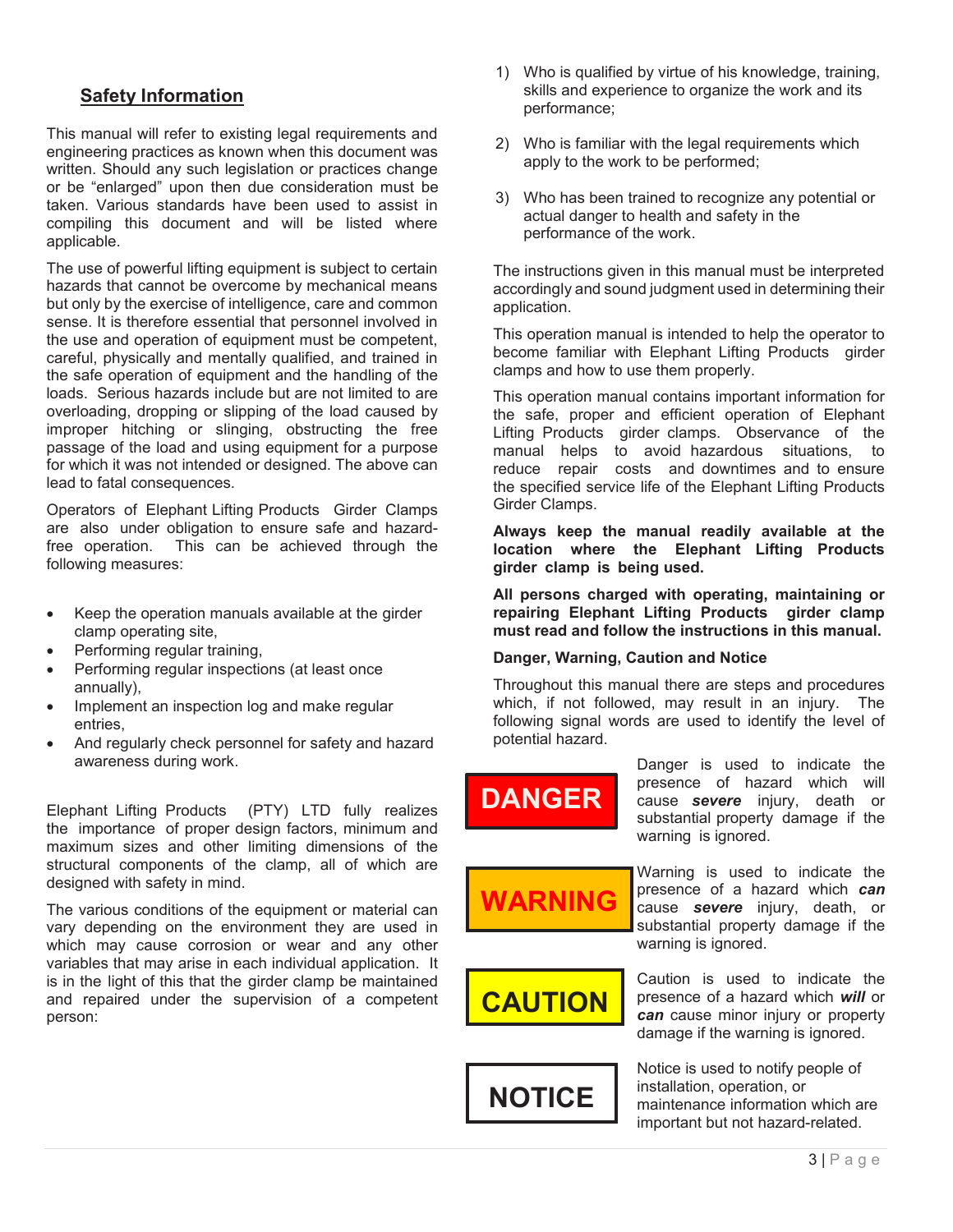#### **Safety Summary**



- Do not use this girder clamp or any equipment attached to it for lifting, supporting, or transporting people or lifting or supporting loads over people.
- Elephant Lifting Products GS series of girder clamps are designed to provide a MINIMUM of 5 to 1 safety factor. It is the responsibility of the customer to ensure that the structure to which the girder clamp is attached and any load attaching devices are capable of handling the static and dynamic loads imposed on the structure by the girder clamp and its attachments when lifting the rated load. If in doubt, consult a registered professional structural engineer.

## **NOTICE**

- Lifting equipment is subject to different regulations in each country. These regulations may not be specified in this manual.
- Whenever a conflict arises between the contents of this manual and any other applicable legislation, standard or procedure, the more stringent of the two must be applied.

The Occupational Health and Safety Act and Mine Health and Safety Act and other recognized safety sources make a common point: Employees who work near cranes or assist in hooking on or arranging a load should be instructed to keep out from under the load.

From a safety standpoint, one factor is paramount: conduct all lifting operations in such a manner that if there were an equipment failure, no personnel would be injured. This means keep out from under a raised load and keep out of the intended path of any load.

**Elephant Lifting Products** girder clamps are manufactured in accordance with the latest ISO9001 standards.

The Occupational Safety and Health Act of 1993, section 10 states:

- 1) Any person who designs, manufactures, imports, sells or supplies any article for use at work shall Ensure, as far as is reasonably practicable, that the article is safe and without risks to health when properly used and that it complies with all prescribed requirements.
- 2) Any person who erects or installs any article for use at work on or in any premises shall ensure, as far as is reasonably practicable, that nothing about the

manner in which it is erected or installed makes it unsafe or creates a risk to health when properly used.

- 3) Any person who manufactures, imports, sells or supplies any substance for use at work shall –
	- (a) ensure, as far as is reasonably practicable, that the substance is safe and without risks to health when properly used; and
	- (b) take such steps as may be necessary to ensure that information is available with regard to the use of the substance at work, the risks to health and safety associated with such substance, the conditions necessary to ensure that the substance will by safe and without risks to health when properly used and the procedures to be followed in the case of an accident involving such substance.
- 4) Where a person designs, manufactures, imports, sells, or supplies an article or substance for or to another person, and that other person, and that other person undertakes in writing to take specified steps sufficient to ensure, as far as is reasonable practicable, that the article or substance will comply with all prescribed requirements and will be safe and without risks to health when properly used, the undertaking shall have the effect of relieving the first mentioned person from the duty imposed upon him by this section to such an extent as may be reasonable having regard to the terms of the undertaking.

It is the owner's and user's responsibility to determine the suitability of a product for any particular use. It is recommended that all applicable industry, trade association and legislation be checked. Read all operation instructions and warnings before operation. This manual has been produced by **Elephant Lifting Products** to provide agents, fitters, and company personnel with the information required to install, operate, maintain and repair the products described herein.

It is extremely important that fitters and operators be familiar with the servicing procedures of these products, or similar products, and is physically capable of conducting the procedures. These personnel shall have a general working knowledge that includes:

- 1) Proper and safe use and application of fitter's common hand tools as well as special or recommended tools.
- 2) Safety procedures, precautions and work habits established by accepted industry standards.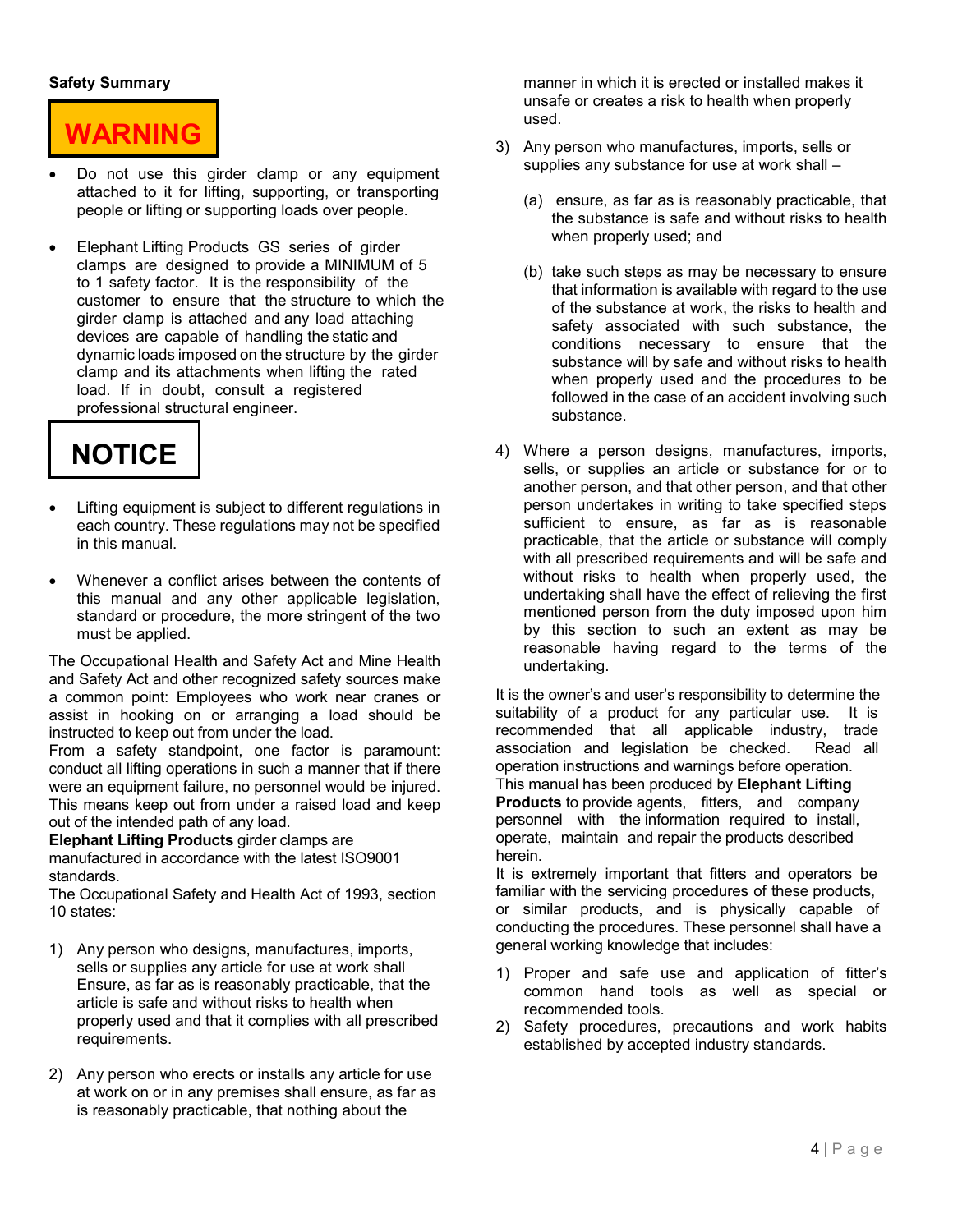Elephant Lifting Products cannot no of, nor provide all the procedures by hich product operations or repairs may be conducted and the hazards and or results of each method. f operation or maintenance procedures not specifically recommended by the manufacturer are conducted, it must be ensured that product safety is not endangered by the actions taken. If unsure of an operation or maintenance procedure or step, personnel should place the product in a safe condition and contact supervisors and/or the factory for technical assistance.

#### **1 Identification**

The nameplate mounted on the side plate identifies the type of Elephant Lifting Products girder clamp and contains important rating data.

If you have any questions concerning the operation of Elephant Lifting Products girder clamps which are not addressed in this operation manual, please contact us at the following address:

Elephant Lifting Products 2718 S Ruby Ave Gonzales, Louisiana, 70737 Phone: (888) 844-6113 Fax: (225) 644-6695 e-mail: sales@elephantlifting.com

## **2 Product Description**

The Elephant Lifting Products girder clamp is used for applications where a lifting point is required. The clamp is attached directly to the flange of a structural beam for lifting purposes.

The girder clamp is attached with its plates clamped directly onto a beam. The girder clamp can also be suspended with a hook over its hang bar.

Elephant Lifting Products girder clamps are designed in accordance with ASME BTH-1-2011 and correspond to the design category B. They are suitable for girders according to DIN 1025 or similar types of girder.

The girder clamp width is adjusted to fit a girder profile within the range given to you in Section 10.

Fully stainless steel Elephant Lifting Products girder clamp models are available. Sizes might differ from the regular girder clamps.

#### **2.1 Main Components**

Elephant Lifting Products girder clamps consist of the following main components:



- 1. Side plates
- 2. Clamp Handle
- 3. Support pins
- 4. Threaded trunnions
- 5. Hang Bar
- 6. Jacking threaded rod

## **3 Intended Use**

The Elephant Lifting Products girder clamp was designed for quick and easy installation and to enable loads of up to the capacity specified, to be clamped safely. The rated load specified on the component is the maximum load that must not be exceeded

Elephant Lifting Products girder clamps in combination with Elephant Lifting Products air hoists are intended to be used exclusively for lifting and lowering loads.

Any other use or use outside these stipulations is deemed to be impermissible. For applications requiring this type of use please consider the Elephant Lifting Products range of winches and the Elephant Lifting Products range of hoists. Elephant Lifting Products cannot be held liable for any damage resulting from incorrect usage. The entire risk is borne by the operator.

The following situations, among others, are regarded as improper use:

- Exceeding the permitted load-carrying capacity
- Oblique pulling of loads (Refer to Section 8.2)
- Sliding loads
- Detaching, dragging or pulling of loads
- Catching of falling loads
- Carrying people

See also Rules for the safe operation of girder clamps, Section 8.1.

Intended use also includes observance of the operation manual and compliance with the inspection and maintenance conditions.

## **4 Operating Conditions**

Elephant Lifting Products Girder Clamps are extremely robust and require little maintenance. They are suitable for use in areas with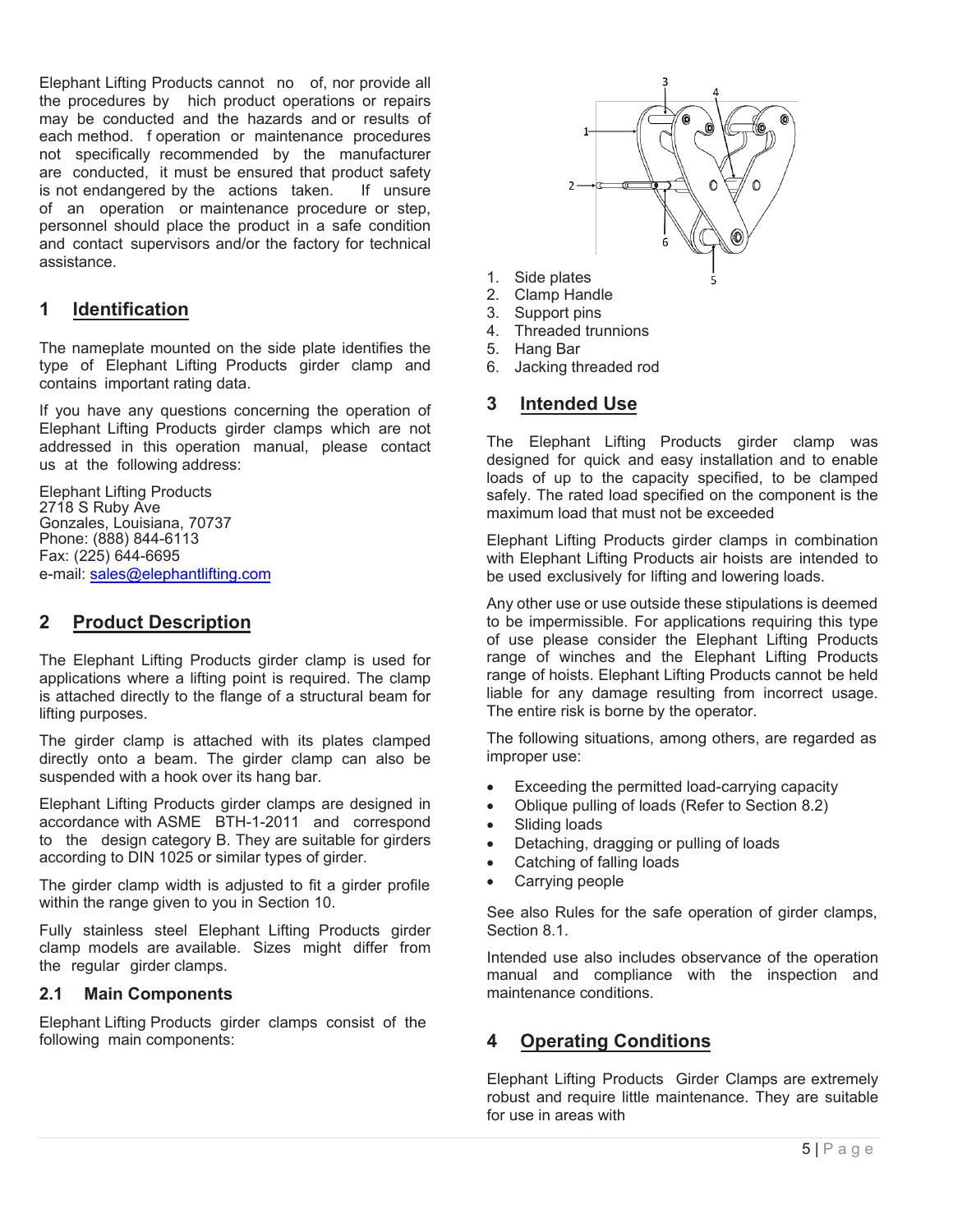high humidity and ambient temperatures of  $-4^{\circ}$  C up to approx. 66° C if they are not heated above this level due to external influences.



When touching metallic parts of the girder clamp, which are colder than 0° C, skin could freeze within a few seconds, and at temperatures above 43° C, burns may occur. As a protective measure, please wear suitable gloves.

For stationary outdoor operation, girder clamps must be protected against weathering and the maintenance intervals must be shortened.

## **5 Transport and Storage**

#### **5.1 Safe Transportation**

If you wish to transport your Elephant Lifting Products Girder Clamps to another site, please observe the following points:

- Carefully dismount girder clamp.
- Set the entire clamp down carefully; do not allow it to drop. For weights see **Technical data,** Section 10.

### **5.2 Breaks in Operation**

In the case of longer operational breaks, coat the jacking rod with grease.

#### **5.3 Storage**

- Always store the clamp in a no load condition.
- Wipe off all dirt and water.
- Grease the jacking rod.
- Store the girder clamp in a clean dry environment.
- Before returning the girder clamp to service, follow instructions for girder clamps not in regular service in Section 7.6.

## **6 Initial Operation**

The four most important aspects of girder clamp operation are:

- 1. Follow all safety instructions when operating the girder clamp.
- 2. Allow only people trained in safety and operation of this product to work with the clamp.
- 3. Subject each girder clamp to a regular inspection and maintenance as outlined in this manual under the Section 6 and 9.
- 4. Be aware of the girder clamps rated load and weight of load at all times.

Operators must be physically competent. Operators must have no health condition which might affect their ability to

act, and they must have good hearing, vision and depth perception. The girder clamp operator must be carefully instructed in his duties and must understand the operation of the hoist, including a study of manufacturer's literature. The operator must thoroughly understand proper methods of hitching loads and should have a good attitude regarding safety. It is the operator's responsibility to refuse to use the clamp under unsafe conditions.

### **6.1 Installation of the Girder Clamp**

The girder clamp is to be opened wide enough to fit over the width of the beam. This can be done by rotating the clamp handle in an anti-clockwise direction. Once the clamp fits over the beam rotate the clamp handle clockwise to fasten the clamp onto the beam. The beam clamp must not be put under load during installation. Refer to the figure below for correct and incorrect fastening positions.



The arms of the beam clamp are resting on the vertical or horizontal part of the beam flange.

## Incorrect:

There is a gap between one or both of the arms of the beam clamp and the beam flange.



## **DANGER**

Elephant Lifting Products girder clamps must only be installed by qualified personnel. Faulty installation can lead to serious accidents.



The girders for the Elephant Lifting Products girder clamps must be able to safely withstand the expected forces.

The calculation of the static load and the selection of the girder profile are the responsibility of the operator. The carrying capacity of the suspended hoist must not be bigger than the capacity of the girder clamp.

Elephant Lifting Products girder clamps are designed for girder profiles or similar profiles.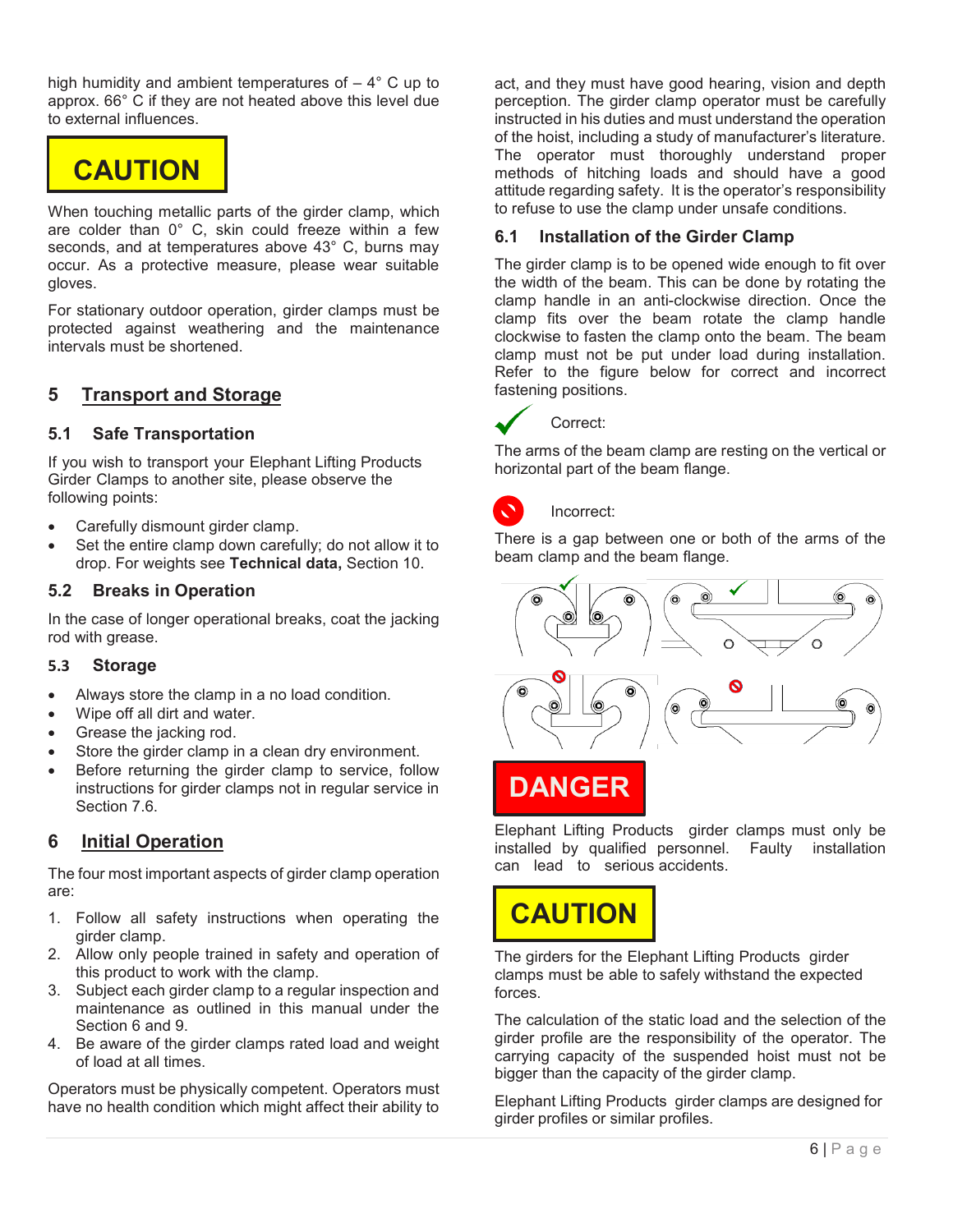Please supply adequate working tools.

Please look for a safe place for the mounting personnel.



Incorrect suspension/loading of the hang bar, i.e. over the flat cross-section, causes danger of fracture and is therefore not permissible.



Do not drop lifting equipment; equipment should always be placed properly onto the floor.

#### **ATTENTION!**

After mounting please check that the arms of the beam clamp are resting on the vertical or horizontal part of the beam flange.

#### **6.2 Lubrication**

To ensure continued satisfactory operation of the girder clamp, all points requiring lubrication must be serviced with the correct lubricant at the proper time interval. Correct lubrication is one of the most important factors in maintaining efficient operation.

The lubrication intervals recommended in this manual are based on intermittent use of the girder clamp eight hours each day, five days per week. If the girder clamp is operated almost continuously or more than the eight hours each day, more frequent lubrication will be required. Lubrication of the jacking threaded rod with standard grease is necessary for standard girder clamps.



To prevent thread galling from occurring, grease must be applied more frequently to the stainless steel clamp jacking threaded rod.

## **7 Inspection**

**Elephant Lifting Products** recommends two types of inspection:

- 1. The frequent inspection performed by the operator as pre-work inspection.
- 2. The periodic inspections performed by personnel trained in the operation of this girder clamp.

Careful inspection on a regular basis will reveal potentially dangerous conditions while still in the early stages, allowing corrective actions to be taken before the condition becomes dangerous.

Any deficiency revealed through inspection must be reported to an appointed person. A determination must be made as to whether a deficiency constitutes a safety hazard before resuming operation of the clamp.

The results of the inspection must be recorded in an inspection log.

#### **7.1 Initial Inspection**

Girder clamps have to comply with the regulations for the prevention of accidents valid for girder clamps. Before beginning to use the girder clamp for the first time it has to be inspected by a designated person. The inspection procedure is that mentioned in Section 7.4. If any deficiencies are identified, the clamp shall be examined by a qualified person.

#### **7.2 Every Lift Inspection**

An inspection must be performed on the following girder clamp items before and/or during every lift for any indication of damage. This includes observations for any damage during operation.

- 1. Ensure that the plate surface with which the clamp is to come into contact is free of scale, grease, oil paint, water, ice, moisture, dirt and coatings that might impede the contact of the gripping surface with the load.
- 2. Check that the working load sticker on the girder clamp corresponds with the load to be lifted.
- 3. Ensure that the jacking threaded rod is well greased.
- 4. Check for any cracks, deformation or excessive wear on the components.

#### **7.3 Frequent Inspection**

On girder clamps in continuous service, frequent inspection should be made at the beginning of each shift. In addition, visual inspections should be conducted during regular service for any damage or evidence of malfunction. The following must be inspected on the girder clamp during each inspection:

- 1. Side plates, hang bar, jacking threaded rod, trunnions, support pins and clamp handle require inspection for deformation, cracks or excessive wear.
- 2. Check the jacking threaded rod for its function by opening and closing the clamp (when the operation of the clamp is stiff or heavy, it should be removed from operation).
- 3. Loose or missing warning stickers or nameplates.

#### **7.4 Periodic Inspection**

Frequency of periodic inspection depends on the severity of usage:

| <b>NORMAL</b> | <b>HEAVY</b> | <b>SERVERE</b> |
|---------------|--------------|----------------|
| Yearly        | Biannually   | Quarterly      |

A complete inspection of the clamp shall be performed at intervals as defined above. Any deficiencies, such as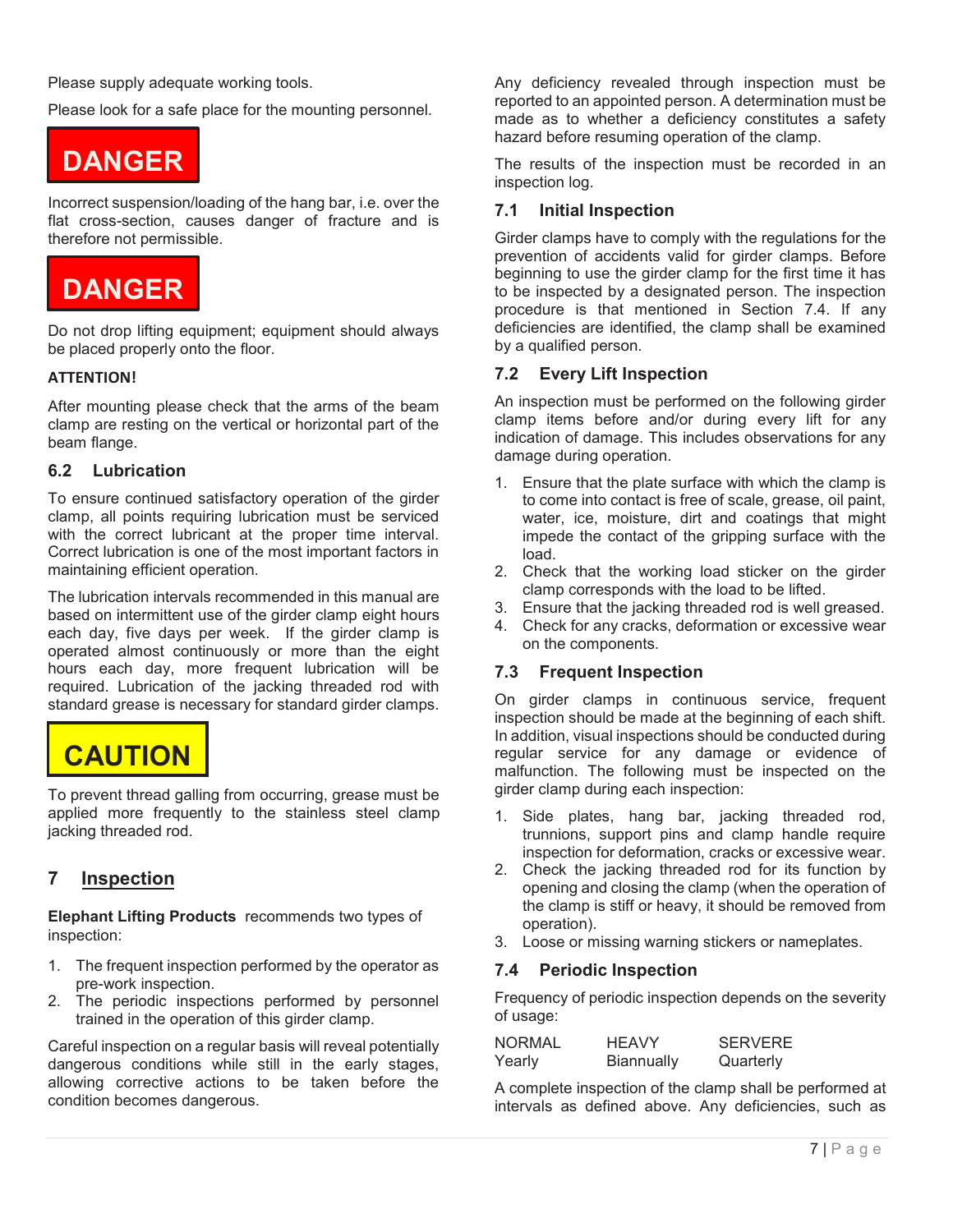listed below, shall be examined and determination made as to whether they constitute a hazard.

- 1. Side plates, hang bar, jacking threaded rod, trunnions, support pins and clamp handle require inspection for deformation, cracks or excessive wear.
- 2. Check the jacking threaded rod for its function by opening and closing the clamp (when the operation of the clamp is stiff or heavy, it should be removed from operation).
- 3. Loose or missing warning stickers or nameplates.

#### 7.4.1 **Records and Reports**

An inspection record should be maintained for each girder clamp, listing all points requiring periodic inspection. A written report should be made monthly on the condition of the critical parts of each girder clamp. These reports should be dated, signed by each person who performed the inspection, and kept on file where they are readily available to authorized personnel.

#### **7.5 Daily Inspection for Machines Operated in Corrosive Environments**

If the machine operating environment is at all corrosive, a more in depth daily inspection should be undertaken; jacking threaded rod should be well greased.

#### **7.6 Girder Clamp Not in Regular Use**

- 1. A girder clamp which has been idle for a period of one month or more, but less than one year, should be given an inspection conforming with the requirements for "Frequent Inspection" prior to being placed into service.
- 2. A girder clamp which has been idle for a period of more than one year should be given an inspection conforming with the requirements of "Periodic Inspection" prior to being placed into service.
- 3. Standby girder clamp should be inspected at least biannually in accordance with the requirement of "Frequent Inspection". In abnormal operating In abnormal operating conditions girder clamps should be inspected at shorter intervals.

## **8 Operation**

#### **8.1 Rules for the Safe Operation of Girder Clamps**

In addition to the rules listed under section "Initial Operation" the following rules have to be observed:

If several girder clamps are working together, the customer has to set up the conditions for safe operation.

If the local conditions or the work to be performed make it necessary, the customer has to define operating instructions.

Maintenance and inspection work may only be performed once the people in charge are convinced that the girder clamp is not under load and has been unmounted from the girder.

If components other than Elephant Lifting Products components are used, danger may occur. Such an application can only be allowed after having received Elephant Lifting Products agreement.

#### **8.2 Operating Limits of the Girder Clamp**



Before using the girder clamp. The beam should be tested by an expert or the manufacturer of the beam to check that it is suitable for use with the beam clamp.

## **DANGER**

Do not load the girder clamp at an angle in the same plane as the direction of the length of the beam. Only loading perpendicular to the length of the beam is permitted. Refer to the figures below for more information on the correct and incorrect method of loading the girder clamp.

Incorrect: These clamps are not suitable for side loading as they are of light weight design.

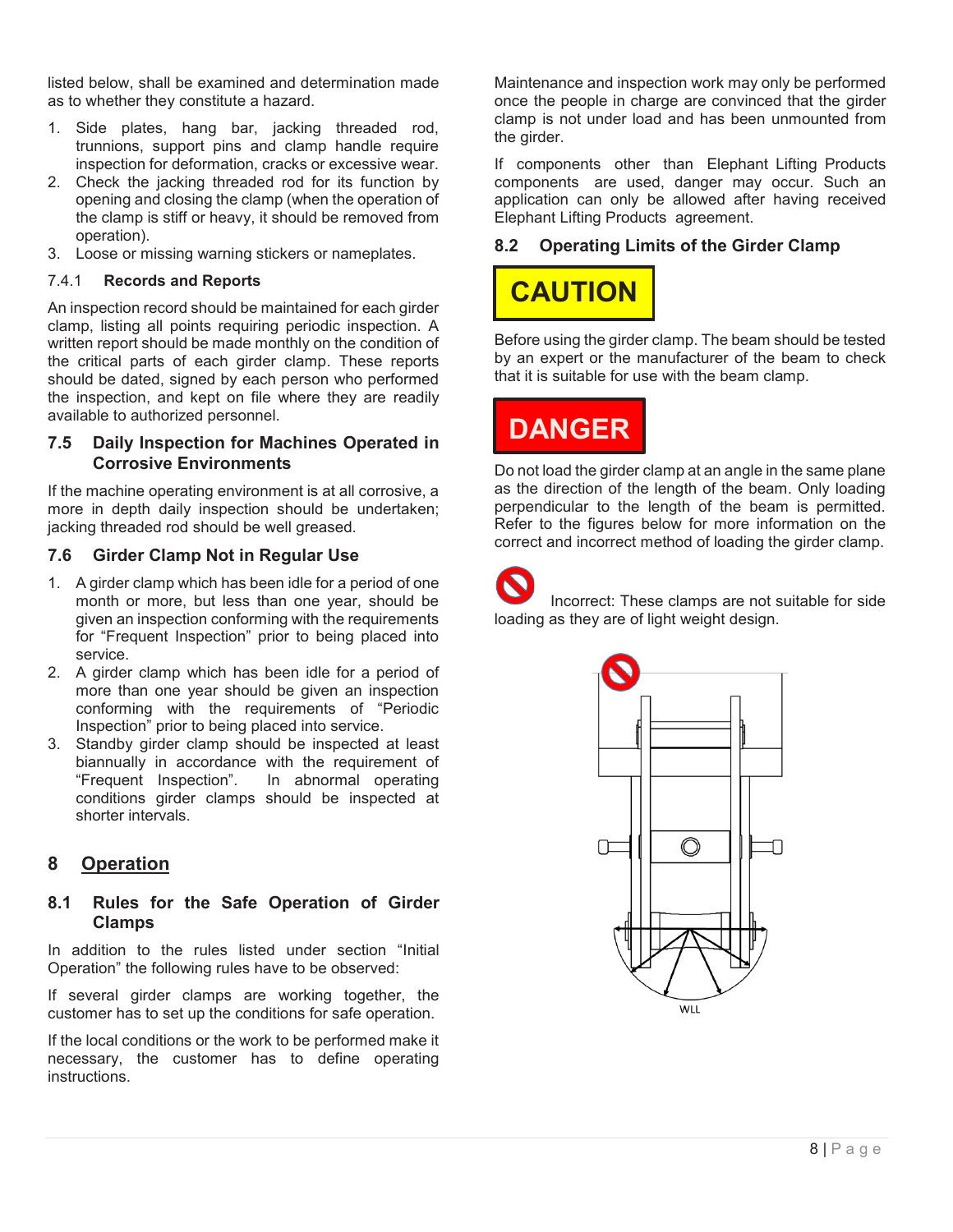

## **9 Maintenance**

### **9.1 Maintenance and Inspection Intervals**

Elephant Lifting Products girder clamps are extremely robust and require little maintenance. Compliance with maintenance and inspection intervals is of great importance, in order that the girder clamps operate safely and reliably over a period of many years. If the girder clamp is being operated in a harsh environment that leads to accelerated wear, then the intervals should be reduced.



Maintenance work on Elephant Lifting Products girder clamps must only be performed by trained and qualified personnel.

In the case of maintenance work exceeding normal service and maintenance, please contact Elephant Lifting Products .

### **9.2 Cleaning and Care**

If your Elephant Lifting Products girder clamp has to work in dirty surroundings, remove coarse dirt from the clamp and grease jacking threaded rod.

#### **9.3 Spare Parts**

There are no spare parts available for the Elephant Lifting Products girder clamps and therefore if repairing is required the girder clamp must be replaced.

# **NOTICE**

• **Please note the requirements of the Occupational Health and Safety Act of South Africa (Act 85 of 1993), Driven Machinery (Regulation 18) Lifting Machines and Lifting Tackle regarding the examination and testing of lifting machines and lifting tackle.**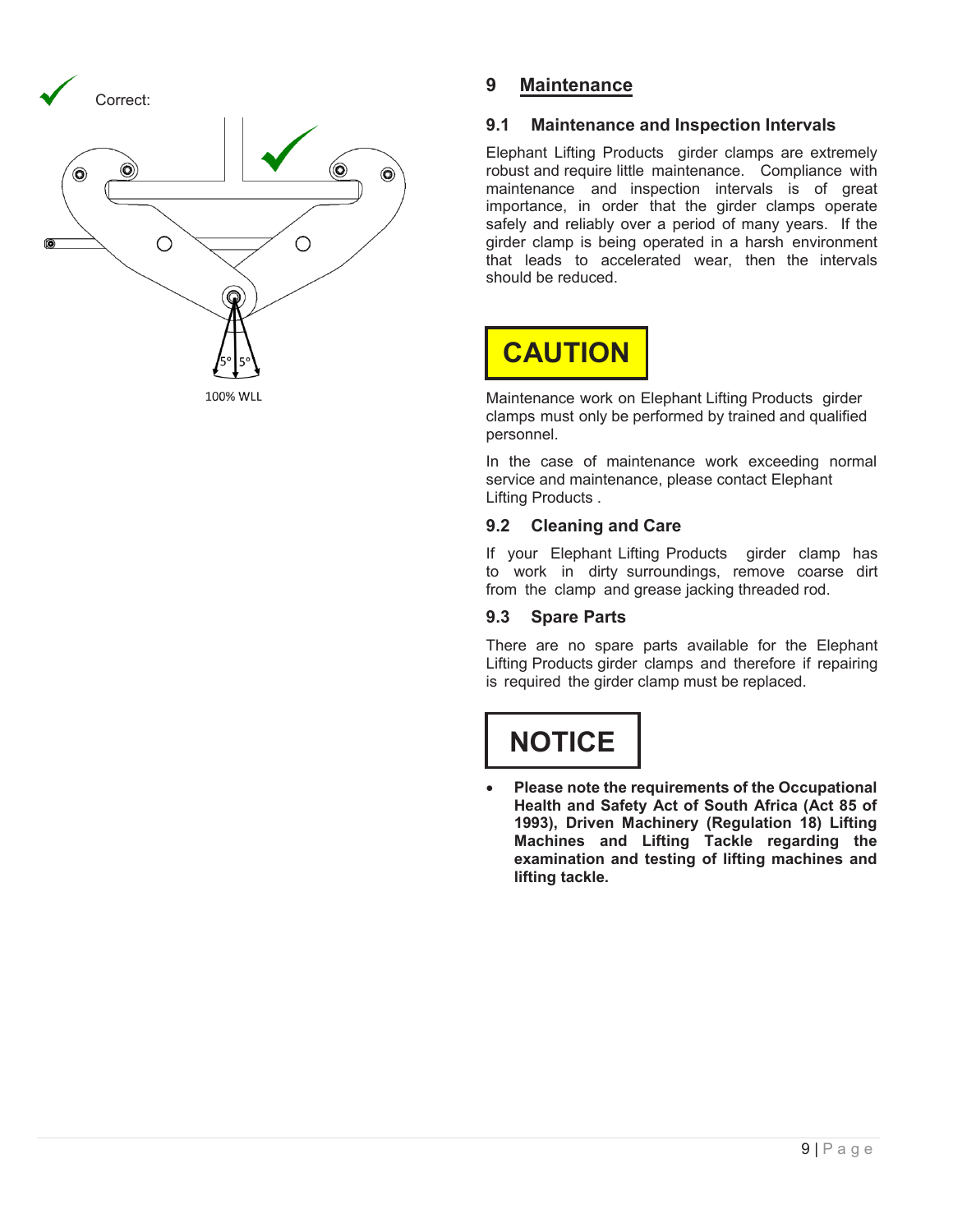## **10 Technical Data**



| <b>MODEL</b> |       | $\vert$ S.W.L (kg) $\vert$ S.W.L (lbs) | <b>APERATURE (in)</b> |         | WIDTH (in) |                |      | "C" (in)  WEIGHT (lbs) | "D" Beam       | "E" (in)               | "F" (in)            |
|--------------|-------|----------------------------------------|-----------------------|---------|------------|----------------|------|------------------------|----------------|------------------------|---------------------|
|              |       |                                        | "A"                   | "B" MAX | W1         | W <sub>2</sub> |      |                        | Aperature (in) |                        |                     |
| $GS-2$       | 2000  | 4400                                   | $2.9 - 9.8$           | 9.8     | 2.5        | 3.9            | 0.87 | 10                     | 0.7            |                        | 4.02-5.56 1.20-2.38 |
| $GS-3$       | 3000  | 6600                                   | $3.3 - 11.8$          | 11.8    | 2.8        | 4.7            |      | 17.5                   | 0.9            | 4.99-6.81              | $1.62 - 3.03$       |
| $GS-5$       | 5000  | 11000                                  | $4.7 - 16.9$          | 16.9    | 3.3        | 5.6            | 1.3  | 36                     | 1.2            | 7.24-9.79              | $12.63 - 4.62$      |
| $GS-5-SS$    | 5000  | 11000                                  | $4.7 - 16.10$         | 16.9    | 3.4        | 5.6            | 1.4  | 37                     | 1.2            |                        | 7.12-9.75 2.47-4.53 |
| $GS-10$      | 10000 | 22000                                  | $7.8 - 17.7$          | 17.7    | 4.1        | 7.3            | 1.8  | 73                     | 2.3            | 8.17-10.57   2.59-4.31 |                     |
| $GS-20$      | 20000 | 44000                                  | $7.8 - 18.9$          | 18.9    | 4.7        | 9.3            | 2.4  | 141                    | 2.7            | 9.16-11.42 3.40-5.24   |                     |
| $GS-32$      | 32000 | 70500                                  | $9.0 - 30.0$          | 30      | 9          | 14.4           | 3.4  | 313                    | 3.1            | 13.4-17.77 6.13-10.4   |                     |